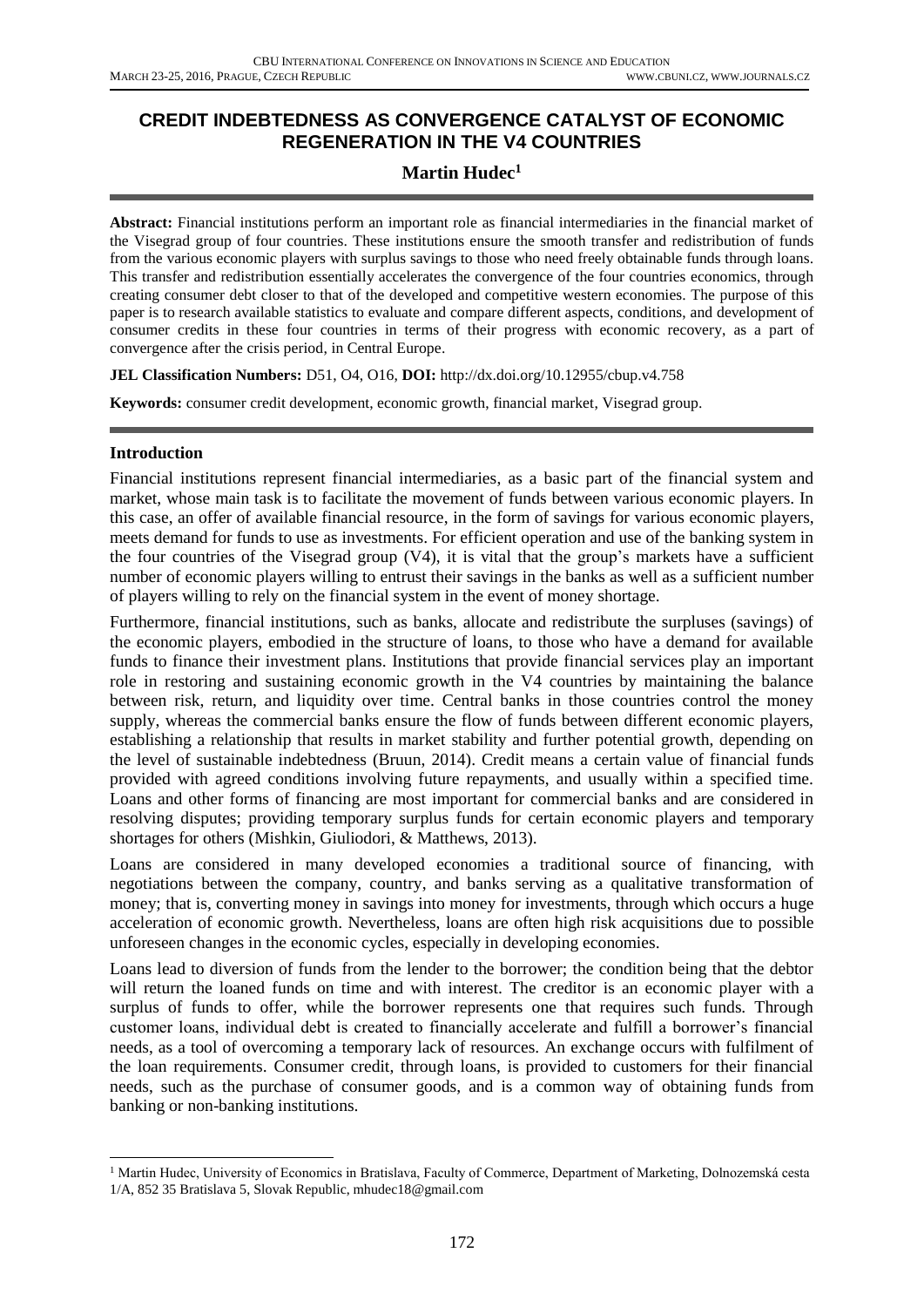## **Methodology**

This scientific research was based on available theoretical and empirical knowledge presented as quantitative statistics that form part of econometric methods and models in existent economic applications. From this data, this research evaluated, compared, and outlined different aspects, conditions, and development of consumer credits in the V4 countries to assess their progress within the desired economic recovery, as a part of the convergence affected by the financial crisis.

### **Results and Discussion**

### The Importance of Customer Credit

This part of the research was devoted to the financial market regarding customer credit, i.e., loans offered by the financial institutions of the V4 countries that focus on their development and credit indebtedness. Banks and other financial institutions in the V4 countries show increased interest in working with individuals, as well as with businesses, in lending within the current highly competitive environment. Their goal is to understand client needs and create tailor-made products and services to finance these needs so that the clients commit to the banking establishment in long-term cooperation for as long as possible. Lending is the most effective and profitable way for financial institutions to succeed. However, profiting in this way is affected by net interest income. Evaluating interest rate policy of banks in the Visegrad group requires insight into the development of interest rates in the V4 markets compared with that in the international market, which are the reference rates that are derived from interest rates of bank loans. The income from interest is essential for financial institutions to cover losses, while the expenses incurred with the interest reflect the cost of borrowed funds (deposits). Commercial banks in the V4 countries ensure the interest rate policy allows for optimum balance between interest income and expense. Moreover, it should allow them to raise funds in the form of loans from the central bank, as an obligation to commercial banks, while representing a potential increase in active credit transactions (Blunden & Thirlwell, 2013).

By obtaining funds through loans, households increase their quality of life and ability to purchase on one hand, but on the other hand, they are acquiring debt. It is usual for households to use credit to meet particular needs, especially secondary needs, in the case of delay or lack of increase in an individual's current income. Furthermore, by acquiring debt through credit, households and individual economic players support and create conditions for gradual rise in their living standards, dependent on their ability to repay such debt. By using external resources to finance their needs, households ensure the difference between satisfying their perceived needs and that which can be obtained by their current income is covered. They perceive that at the height of their current income, they would not accumulate sufficient funds to cover their current needs. Many economic players and households expect a stable income in the future and thus assume they will can repay borrowed funds. Hence their decision to deal with their needs on credit is considered acceptable, since decisions for financing current needs through loans are largely influenced by an individual's educational level, personal responsibility, and recommendations of the V4 households and individuals (Ringe & Huber, 2015).

Customer credit allows businesses to secure payment for necessary factors that determine the development of new products, provision of services, and subsequent implementation and achievement of the desired economic effect on business. In addition, the companies' produce a positive effect by reducing tax base and thus, encourage genuine operating earnings, which generally support efficient use of all components of the company's capital and wealth. Further, the extent of credit use must be objectively justified and not cause the economy to 'overheat' and inflate. That is, customer credit needs to complement the deficit in generating financial resources and liquidity strength of businesses (Mishkin & Eakins, 2015).

#### Analysis of Interest Rates of Central Banks in the V4 Countries<sup>2</sup>

1

The economy of the V4 countries is stimulated through expansionary monetary policy, where the development of the 'key' interest rate is reflected in the interest rates of commercial banks. The central banks in the Visegrad area can determine the short-term nominal interest rates on loans provided by

<sup>&</sup>lt;sup>2</sup> The Visegrad Group (V4) is an alliance and a regional structure of four Central European countries - Slovak Republic, Czech Republic, Hungary and Poland, member states of the EU and NATO with the same values, a common history, culture and geographical position. V4 is a dynamic regional grouping which creates international space for strengthening coordination and consultation mechanism with a trend of finding common positions and standpoints on topical issues of foreign and European policy, regional development, economic and cultural cooperation.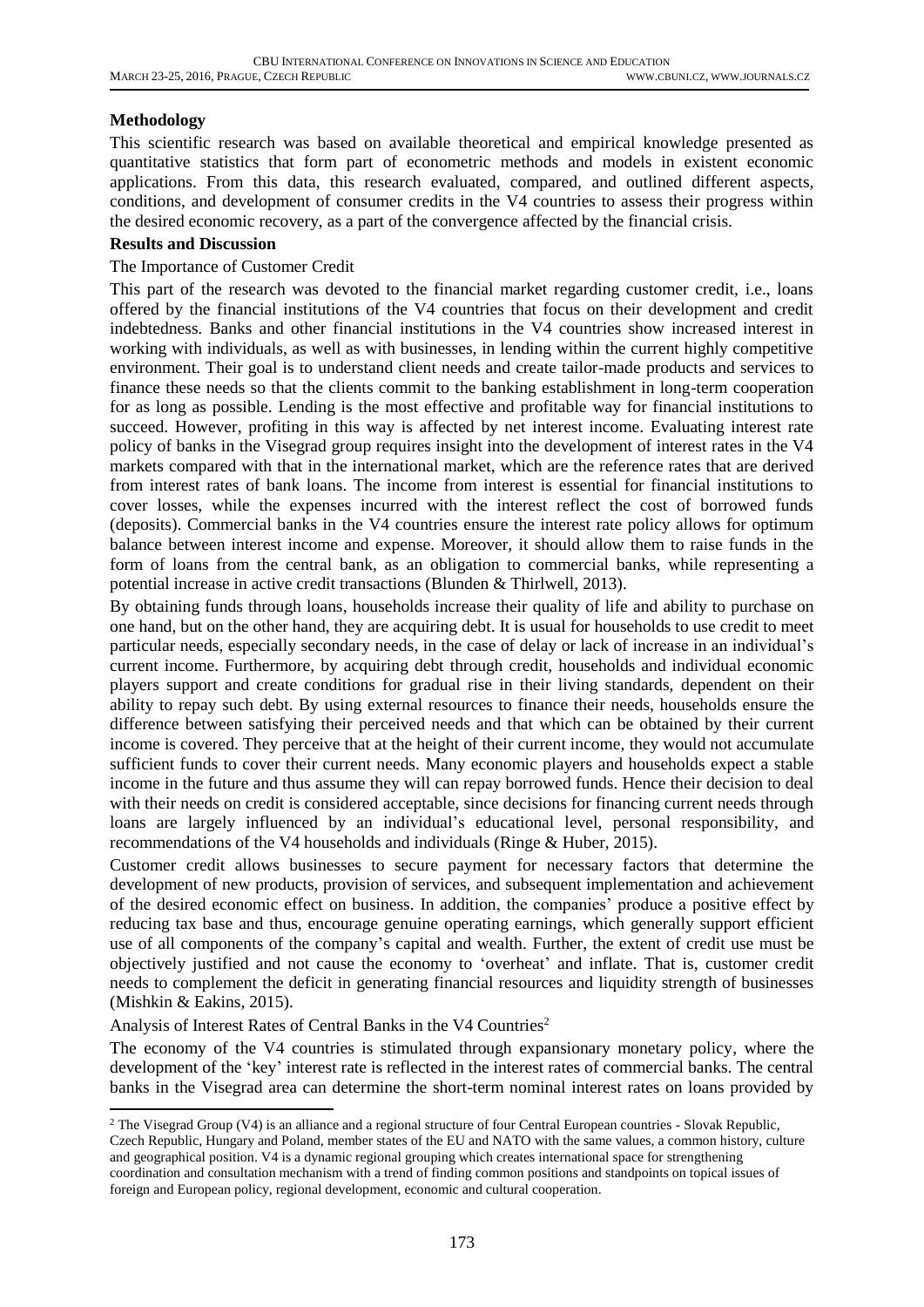the commercial banks. In addition, control of key interest rates affects the level of other interest rates in the money market. Therefore, these rates influence decisions on consumption, savings, and investments, which influence the development of the economy. The central banks of the V4 countries, in terms of strategies for a monetary policy, aim to maintain an inflation target set by the zone, using the key interest rate to regulate the monetary policy. For this, Slovakia uses the rate of the main refinancing operations, the Czech Republic uses a two-week repo rate, Poland uses the reference rate, and Hungary a base rate.



At the end of 2006, the key interest rate in Slovakia stood at 6.25%, in the Czech Republic at 2.5%, in Poland at 4.0%, and in Hungary at 8.0% (Figures 1 & 2). In the following year, the key rates decreased in Slovakia and Hungary, and affected the availability of credit growth and bank lending. In contrast, the key interest rate increased in the Czech Republic and Poland due to inflation rising above the level of the inflation target. In 2008, all V4 countries changed their key interest rate several times in an attempt to correct the negative impacts of the global economic crisis. First, they increased rates, because of higher inflation, and then they reduced rates. This reduction was influenced by an economic and inflationary pressure slowdown. Although in Hungary, at the end of 2008, the key interest rate reached 10%, and then 5%, the rate decreased in other V4 countries in 2009.



In Hungary, the reduction of the key interest rate in 2009 was meant to stimulate the economy and demand, which was weak at the time. The Hungarian National Bank decided to introduce new lending instruments. Slovakia adopted the Euro in 2009, and became part of the Eurozone, and thus, their interest rates were determined by the European Central Bank (ECB) that year. Their key interest rate was reduced to 1%. In 2010, the key interest rate remained untouched in the V4 countries, except for mild fluctuations in Hungary. In the following year, the key interest rate in the V4 countries rose, except in the Czech Republic. In Slovakia, the increase was influenced by increase in price pressures.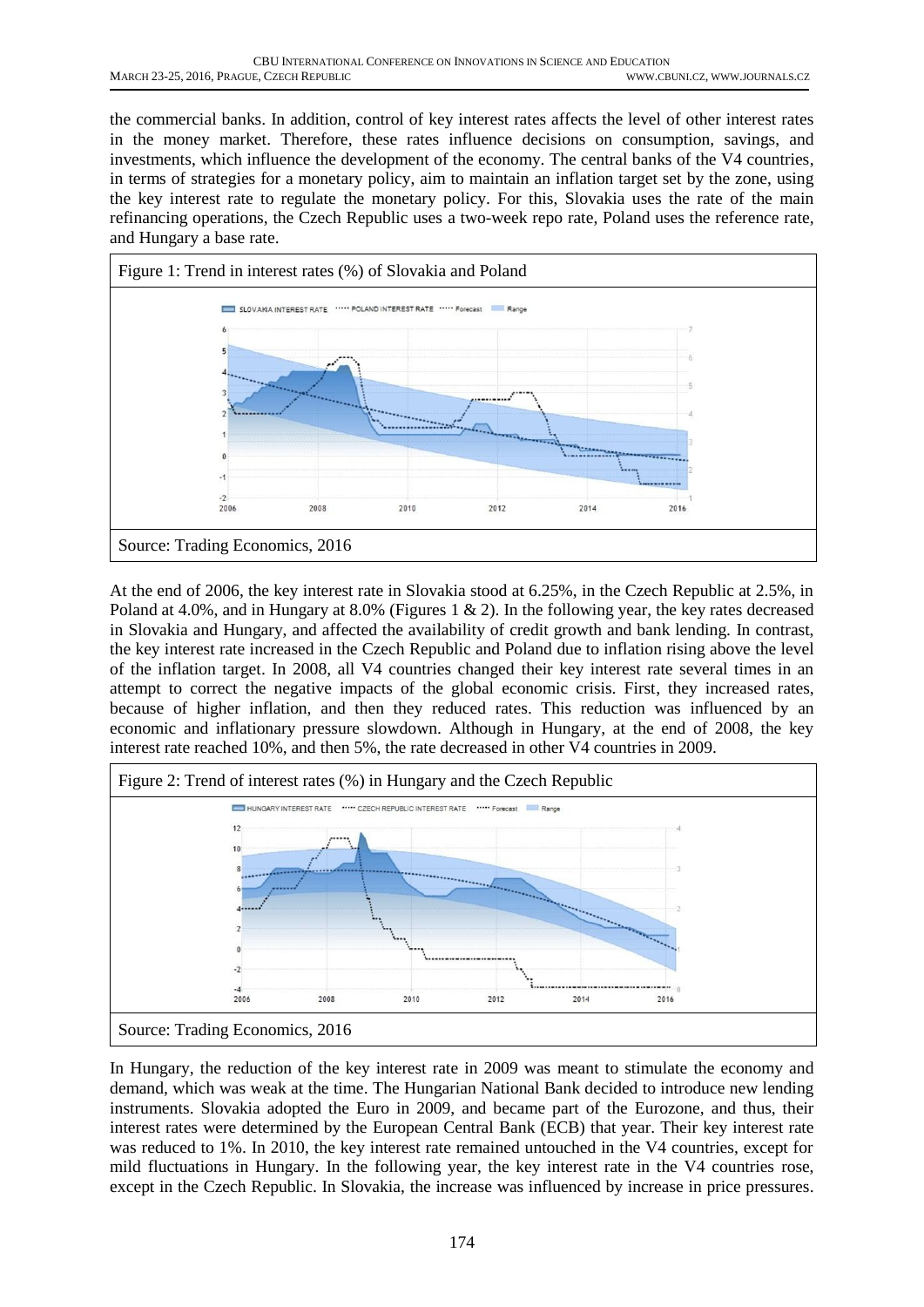However, due to the dampening of economic recovery, interest rates were reduced to the 2010 level. In 2013, the key interest rate in Slovakia was 0.75%, in the Czech Republic 0.50%, and in Poland 4.25%. These rates were not adjusted in that year. In Hungary, the rate was reduced by 1.25% to 5.75% in 2013. In 2014–2015, the rates decreased to the lowest level recorded, due to an expected period of low inflation and after growth of around 2%, with the monetary policy remaining at this level. In Slovakia, the level of the key rate was 0.25%, in the Czech Republic 0.05%, in Poland 2.50%, and in Hungary 3.00%. The interest rate in Slovakia and the Czech Republic was projected to be 0.05%, in Hungary 1.35%, and in Poland 1.50%, by the end of the first quarter of 2016. In the long-term, for 2020, the Slovakia and the Czech Republic interest rates are projected to trend around 0.50%, in Hungary this is around 2.25%, and in Poland around 2.00%, according to global macro models of Trading Economics and analysts' expectations.

### Analysis of Customer Credit in Slovakia and Poland

Slovenská sporiteľňa is considered to be the largest bank in Slovakia, having the greatest market share and volume of consumer loans. Consumer credit provides for client's unexpected life situations, the reconstruction of an apartment or a house, buying a car, or other financial needs. Individuals typically quality for credit between the ages of 18 and 65 years. Loans are provided to either Slovak citizens or foreign nationals with permanent residence in the Slovak Republic. The parameters include loan repayment periods of 1 to 10 years, fixed interest rates, and a granted amount from  $\epsilon$ 300 to  $\epsilon$ 25,000. The loan can be obtained without collateral, a guarantor, or documentation of the funds intended usage (Slovenská sporiteľňa, 2016). In Poland, the largest bank is mBank, and consumer credit is defined as loans provided under credit arrangements and consumer credit rules and conditions. Cash loans can be used for customer plans, holidays, buying consumer electronics, and reconstructing and consolidating loans, and are provided to individuals aged over 18 years (mBank, 2016).

In Poland, the individual must be a resident (a person who resides in Poland, or with temporary stays longer than three months). The parameters for consumer credit include a repayment period from three to 84 months and a variable interest rate (fixed fee and the Warsaw Interbank offered three-month rate; WIBOR 3M) for loans of 500 to 150,000 zlotys. A loan can be obtained without collateral or guarantor. Consumer credit does not require documentation of fund usage and all legal requirements between the bank and the client is included in the general terms or governed by specific business conditions that are issued for individual products and services provided by banks. Leases are classified as part of the consumer credit and are provided for loans from 300 to 20,000 zlotys and that reach maturity at between three and 36 months.

Consumer credit in Slovakia was reported by the National Bank of Slovakia. The development of the economic environment in Slovakia in 2006 created favorable conditions for employment growth and improved purchasing power, and thus increased lending for consumers. The average lending rate of commercial banks for consumer loans was around 12.98% p.a. This was affected by conditions created by banks for the development of credit products. In 2008, loan portfolios were restructured and interest rates decreased. The global crisis affected the demand for loans in Slovakia, and banks, due to the financial crisis, tightened their standards on lending. Return of funds was especially important at that time. A significant decline in consumer loans in 2009 caused negative economic development. Despite the interest rate on consumer loans, which stood at 12.39% p.a., households avoided the risk of further borrowing (National Bank of Slovakia, 2016).

A weakened loan demand, lack of players for loans, and the inability to repay loans, resulted from a rise in the unemployment rate, and the slowing down of average wage growth. In the following years, the demand for loans was affected by macroeconomic indicators, namely, household income and changes in lending. The volume of loans fell drastically in 2009. The development in the volume of consumer loans was evident in the following years with increase in consumer loans affected by the financial crisis. In addition, different developments in lending were evident for short- and long-term loans, with customers preferring long-term loans, i.e., over five years. Also, the development of interest rates was influenced by the economy of Slovakia, where the interest rate on consumer loans was from 12.10% p.a. to 14.21% p.a. Consumer credit in Slovakia increased to  $\epsilon$ 4,747 million at the end of 2015 from €4,711 million in the previous 2015 quarter. As a result, consumer credit averaged €2,697 million from 2006 to 2015, reaching an unsurpassed high of  $\epsilon$ 4,747 million at the end of 2015 and a record low of  $\epsilon$ 987 million in the first quarter of 2006.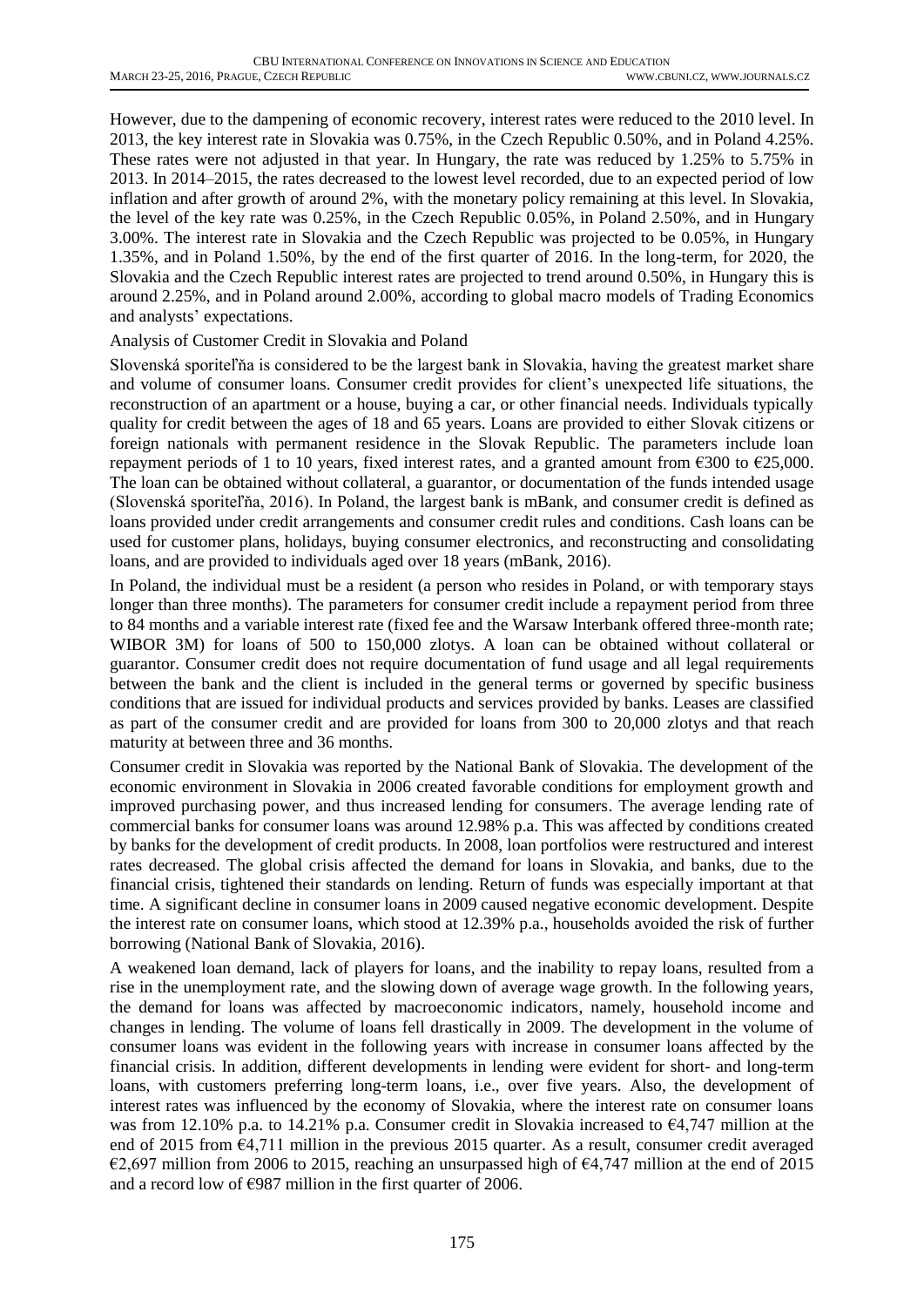

Consumer credit in Poland was reported by the National Bank of Poland (2016). A growing trend of lending in Poland remained until 2009, when the situation in the financial sector, especially banking, was affected by the financial crisis, which was subsequently reflected in the reduced volume of loans. The interest rate on consumer loans was 14.43% p.a. and banks began tightening conditions for granting loans. In 2012, there was another decrease in the volume of lending. Short-term loans, within one year, stood at a total volume of 28,500 million zlotys and long-term loans, greater than five years, stood at a total volume of 49,000 million zlotys. A significant decline in consumer loans was affected by negative economic developments and a reluctance by households to borrow. The interest rate in 2010 stood at 13.69% p.a. and the weakened demand was due to an increase in the unemployment rate. The volume in lending was significantly unchanged and approximately remained at the same level until 2013, while the interest rate between the years 2006 and 2013 rose from 11.96% p.a. to 14.66% p.a. Consumer credit in Poland had increased to 632,551 million zlotys at the end of 2015 from 631,594 million zlotys in the previous 2015 quarter, while consumer credit averaged 263,089 million zlotys up until 2015 (Trading Economics, National Bank of Poland, 2016).

Analysis of Customer Credit in Hungary and the Czech Republic

The OTP Bank of Hungary belongs among the largest banks in the country and has a market share with total assets and deposits among the largest in the country. Consumer credit in Hungary involves loans through which customers can buy equipment for their home, purchase a car, or buy whatever suits their needs. Credit is provided to individuals between the ages of 21 and 70 years. The loans are approved for either Hungarian citizens or foreign nationals with permanent residence in the country. The parameters include a loan repayment period of 13 to 84 months, fixed interest rates, and a loan from 100 to 5,000,000 forints. Furthermore, the client must be employed for at least six months and have an acceptable income. The loan can be obtained without collateral and does not require documentation of the intended use of funds.

Česká spořitelna ranks among the largest banks in the Czech Republic and consumer loans are defined as loans through which customers can buy equipment for their home, car, or any goods or services they require. Loans are provided to individuals between the ages of 18 and 65 years. Loans are approved for either Czech citizens or foreign nationals with permanent residence in the Czech Republic. The parameters include a loan repayment period of one to seven years, fixed interest rates, and loan amounts from 20,000 to 600,000 korunas. Furthermore, loans can be obtained without collateral (guarantor). With consumer loans up to 300,000 korunas, the signature of any spouse relating to the loan contract is not required. The loan can be obtained without collateral, and does not require documentation of the intended use of funds. Any legal relationship between the bank and the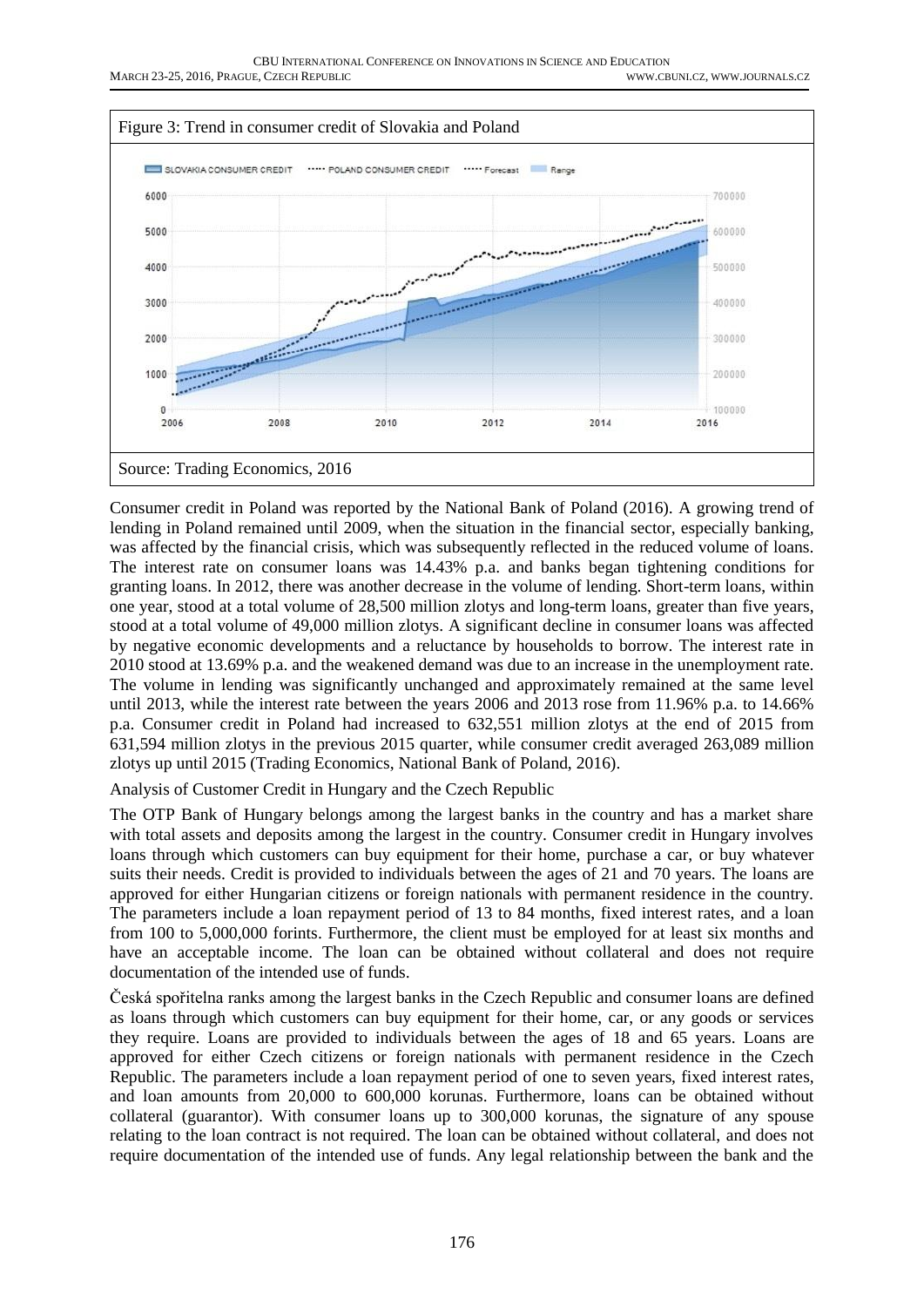client is included in the general terms or is governed by specific business conditions issued for individual products and services provided by the bank (Česká spořitelna, 2016).

Consumer credit in Hungary was reported by the Central Bank of Hungary. The volume of loans in Hungary had upward growth and the interest rate on consumer loans stood at 18.38% p.a. until 2009, when the volume of consumer loans began to decline. At that time, Hungary began to show a much higher degree of debt compared with other V4 countries. This deteriorated the credit conditions and banks initiated more stringent conditions and arrangements for loans. The interest rate on consumer credit was reduced by 4.00% to 15.34% p.a. By mid-2011, a declining volume of loans stopped with the total volume of loans at 34,000 billion forints for short-term loans and 45,000 billion forints for long-term loans, i.e., over five years. The following years displayed a return of decreased lending to consumers. The interest rate between 2006 and 2013 rose from 15.34% p.a. to 19.96% p.a. Consumer credit in Hungary decreased to 330 billion forints at the end of 2015, from 331 billion forints recorded in the preceding 2015 quarter. Consumer credit in Hungary averaged 460 billion forints from 2004 until 2015, reaching an all-time high of 676 billion forints in the first quarter of 2009, and a record low of 308 billion forints in the second quarter of 2015 (Central Bank of Hungary, 2016).



Consumer credit in the Czech Republic was reported by the Czech National Bank (2016). The growth in the volume of consumer loans in the Czech Republic was mainly influenced by monetary dynamics. In 2008, the volume of consumer loans continued to increase and the interest rate on consumer loans stood at 13.43% p.a. Impacts of the global crisis started to appear at the beginning of 2009, with a reduction in demand for loans. Economic growth was affected by consumption, which was notably reflected in the economy of 2010, with slightly lower volumes of consumer loans. This was caused by a tightening of credit conditions, uncertainty in the labor market, and cautious households. In 2011 there was a revival of economic activity, which had a positive impact on household lending. Furthermore, loan demand was affected by interest rate, which stood at 13.94% p.a. Household consumption growth in upcoming years was supported by household income, and this positively affected the labor market. After recovery in 2013, the volume of short-term loans stood at 315,000 million korunas and that of long-term consumer loans 149,000 million koruna. The interest rate on consumer credit stood between 12.36% p.a. and 14.68% p.a. Consumer credit in the Czech Republic had increased to 1,332,365 million korunas at the end of 2015, from 1,321,432 million korunas in the previous 2015 quarter. Consumer credit in the Czech Republic had averaged 507,285 million korunas until 2015, and reached an all-time high of 1,332,365 million korunas in the last quarter of 2015 (Trading Economics, Czech National Bank, 2016).